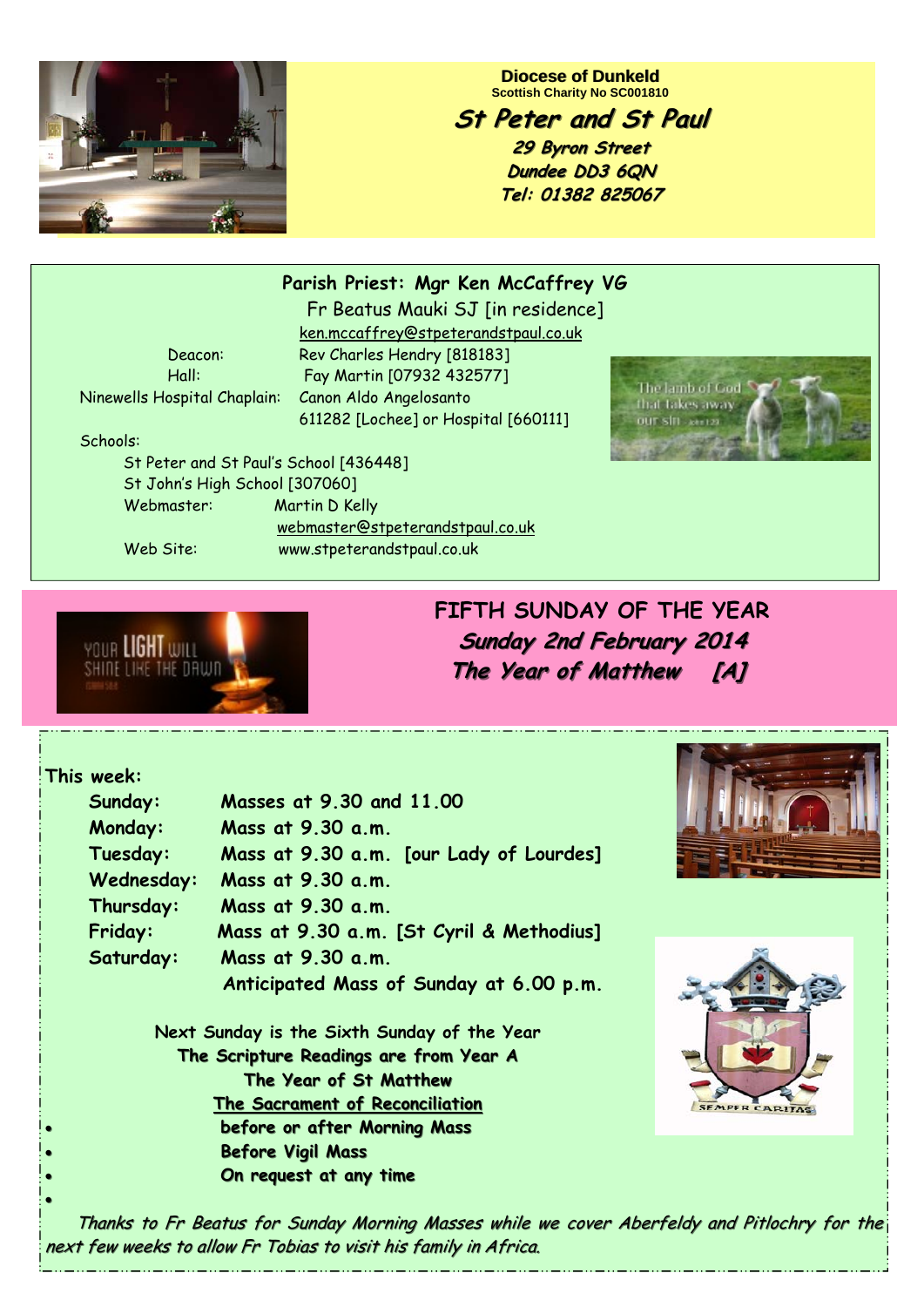PLEASE PRAY FOR: For our recently deceased: **Mgr Ben Donachie, Rosemary Lowes, John Cussick, Andrew Adams & Eleanor Wallace** 

For all whose anniversaries occur at this time**: Steven walker, Bill Taylor, Ronald Mackie, Charles Cabrelli, Mary McInally, Darren Fitsimmons, Davina McGuff, Meg Vance, Jessie Moncur, Katherine Reilly, Frank Ferris, Phylis Golden, Mary devlin, Pammela Robertson, Bob Spence, Joanna Jaletzky, John Deacon, Harry & Christine Craig, Letitia Kelly & Irene Kiddie** 

And those sick at home or in hospital; **Fr Martin Pletts, Bobbie Bull, Lulu Smith [age 2], Baby Christopher Kane, Baby Orryn Glancy.** And all those who are sick or housebound in our parish and receive the Eucharist each Sunday:

> **If one of your family is in hospital, you should let Canon Aldo know. If someone is sick at home, please let Fr Ken or Deacon Charles know. Please let us know if you are going into hospital and we will let Canon Aldo know**



Eucharistic Adoration on Wednesdays from after Mass till 3.00 p.m.

The Children's Liturgy will is at 11.00 a.m. Mass. However, it will not be every Sunday unless we have more helpers and leaders.

**TEA GROUP** 

Why not come and get to know your fellow parishioners with a cup of tea/coffee and a biscuit after 11a.m. mass. There is no charge but all donations go to SCIAF.

Bishop Stephen will celebrate the Month's Mind Mass for Sr. Mary Rose will be here on Tuesday 4th March at 7.00 p.m.

We pray for the repose of the soul of Mgr Ben Donachie, a priest of this Diocese. Reception of Remains in Cathedral on Tuesday at 6.00 p.m. Requiem Mass on Wednesday at 12 noon in St Andrew's Cathedral



Feast of Our Lady of Lourdes WORLD DAY OF PRAYER FOR THE SICK Tuesday 11 February 2014 Mass in St Mary's, Lochee at 7.00 p.m.

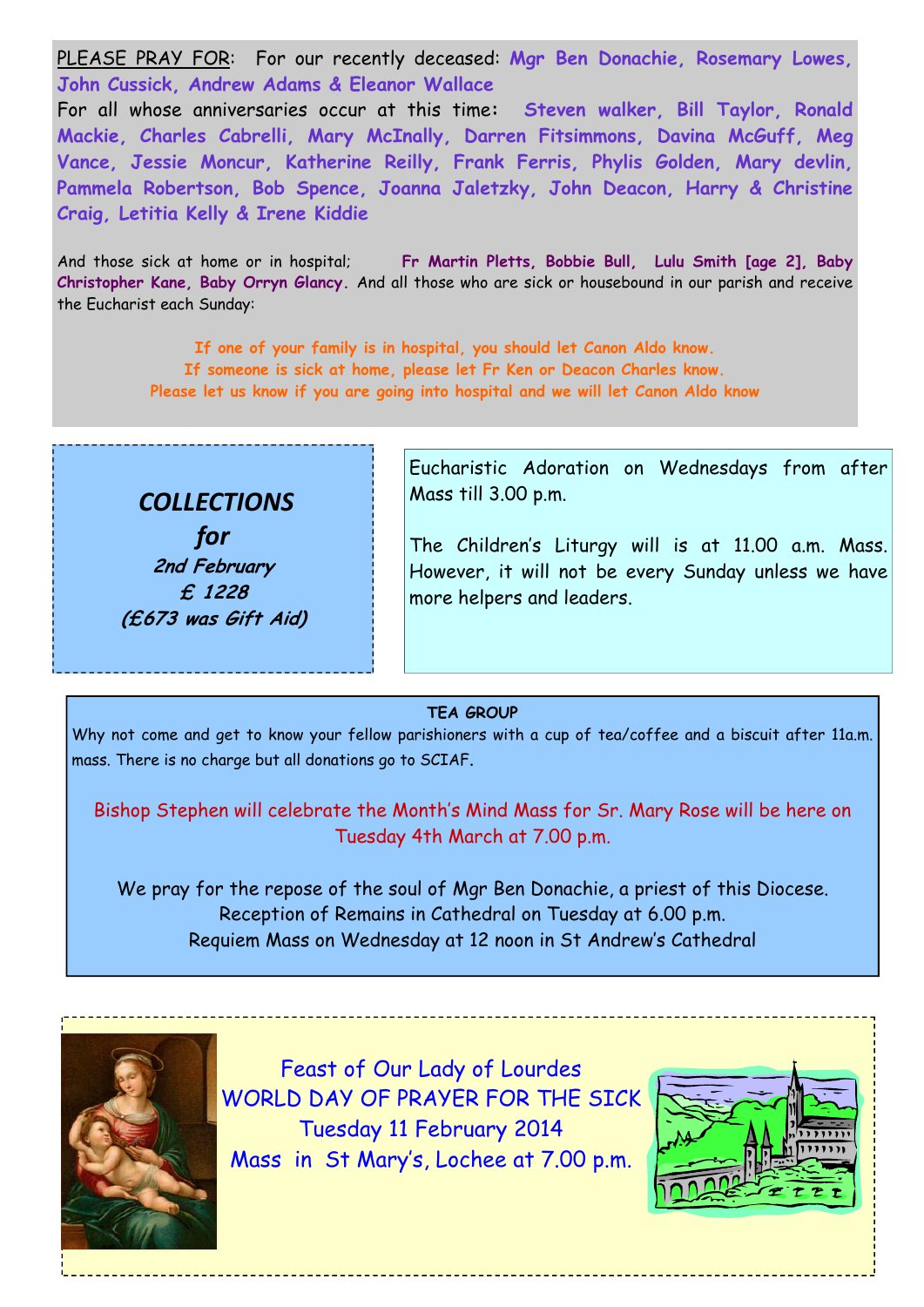

Light of the World Salt of the Earth



Jesus said to his disciples "You are the salt of the earth; you are the light of the world!" In the ancient times, salt was one of the most important necessities of life, especially for preserving and seasoning food. So too was light for obvious reasons and both are still vitally important today. **What was Jesus saying when he used these two images?** He was telling his disciples that they had a vital role to play in the world through their good deeds. When religious practice is divorced and separated from life, a vital element is missing but when it leads to deeds, a very effective witness is given.

There is a beautiful story told of a man visiting Mother Teresa's home for the poor and dying in Calcutta. He arrived just as the Sisters were bringing in some of the dying from the streets. They had picked one man out of the gutters, covered with dirt and open sores. Without knowing that she was being watched, one of the Sisters began caring for the dying man. The visitor kept watching the Sister as she worked and he saw how tenderly she cared for her patient. He noticed how as she worked, she smiled at him giving him her complete caring attention, Afterwards this man told Mother Teresa that when he came it was to write a report and that he didn't believe in God. His heart was full of hate for these street people, especially their lifestyle. He said "Now I am leaving here believing in God. I have seen the love of God in action through the hands, the tenderness, the gestures and acceptance of that Sister which were so full of love for that wretched man. I have seen God's love descend upon him and now I believe"

This surely is an example of the kind of thing Jesus had in mind when he tells us that we must let our light shine, the light of our good deeds, especially our deeds of love People do take notice of good deeds and they don't have to be as spectacular as the is story. They will generally be much simpler, much more ordinary but that doesn't mean that they can't give effective witness to the light.

When Jesus tells us to let our light shine before people, he doesn't mean that we should advertise our good deeds, much less crow and brag about them. He is just asking us to do them and they will speak for themselves. This light will shine brightly when one is a genuine, loving, caring person, when one sees that truth is told, that justice is done and when one exercises mercy, showing compassion and love.

What are the implications of this? Well, it doesn't mean that we have to leave our jobs, rush out and get involved in a whirlwind of good works but it does mean that we are called to practice our Christianity, not just in Church, but out in the world in whatever situation we happen to find ourselves. All the more so, if we happen to be situated in some "hilltop" where all we can see is us and where people look to us for light... These are a few examples that come to mind, but you can fill in your own situation……..

CONTINUED OVERLEAF